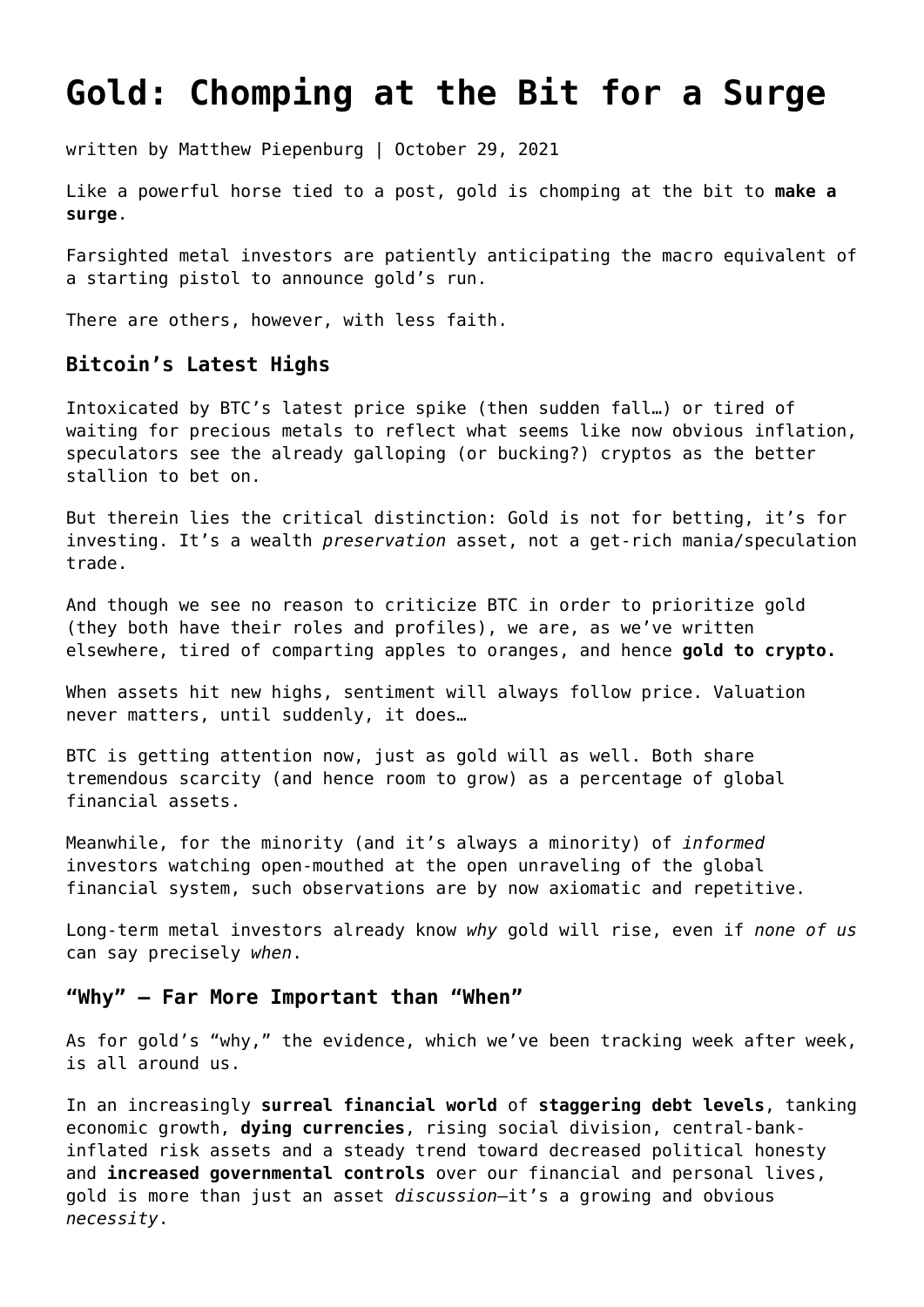As a critical bulwark against this unprecedented convergence of risk factors, **[gold's golden era](https://goldswitzerland.com/getting-ready-for-golds-golden-era/)** has yet to fully begin: Its price surge is just a matter of patience and confirmations, not hope or headlines.

How can we know this?

Because the hope (as well as hype, manipulation, stimulus and double-speak) that has kept this openly *un-natural* market (and debt) bubble growing (while gold was deliberately **[tethered to a COMEX post](https://goldswitzerland.com/making-sense-of-comex-insanity/)**) never gets the last word against the *natural* market forces favoring this equally natural (and precious) metal.

In other words, and for over 5000 years of one cyclical debt-party to debt (and currency) implosion after the next, gold has *always*, and we mean *always*, gotten the last laugh.

As for these natural (yet oft forgotten) market forces which favor gold, let's keep this clear and blunt despite an otherwise embarrassingly opaque and deformed market setting.

#### **Inflation—More than Just a "Debate"**

Inflation, of course, is the most recent and obvious tailwind favoring gold.

From Paul Tudor Jones and Karl Icahn to the local grocery clerk, it's fairly clear that inflation is now real rather than **["transitory,"](https://goldswitzerland.com/transitory-inflation-sublime-yet-ridiculous/)** a warning we have been making for a long time.

And yet the majority of retail investors (see below) still cannot or **[will not](https://goldswitzerland.com/matthew-piepenburg-a-new-currency-system-is-emerging/) [accept inflation's reality](https://goldswitzerland.com/matthew-piepenburg-a-new-currency-system-is-emerging/)**.

However, for those who bother to track expanding money supplies and contracting honesty from central bankers, the inevitability as well as current reality, of inflation comes as no surprise.

Again, this is because *natural* facts and forces are as simple to track as their lessons are simple to see, namely:

- A. **Nations can't spend and borrow to the tune of trillions without commensurate GDP growth and then call that a "recovery;" and**
- B. **Policy makers who subsequently pay for that debt by mouse-clicking trillions of dollars out of thin air while simultaneously denying the inflationary consequences of the same are literally lying to us.**

#### **False Hope Selling a False Monetary and Market Experiment**

Sadly, however, there are many who still hang tightly to the *hope* that inflation will subside and that we'll return to what Biden and Powell have described as a pre-COVID, "normalized inflation rate."

How nice.

But rather than deconstruct such views or re-visit an already tired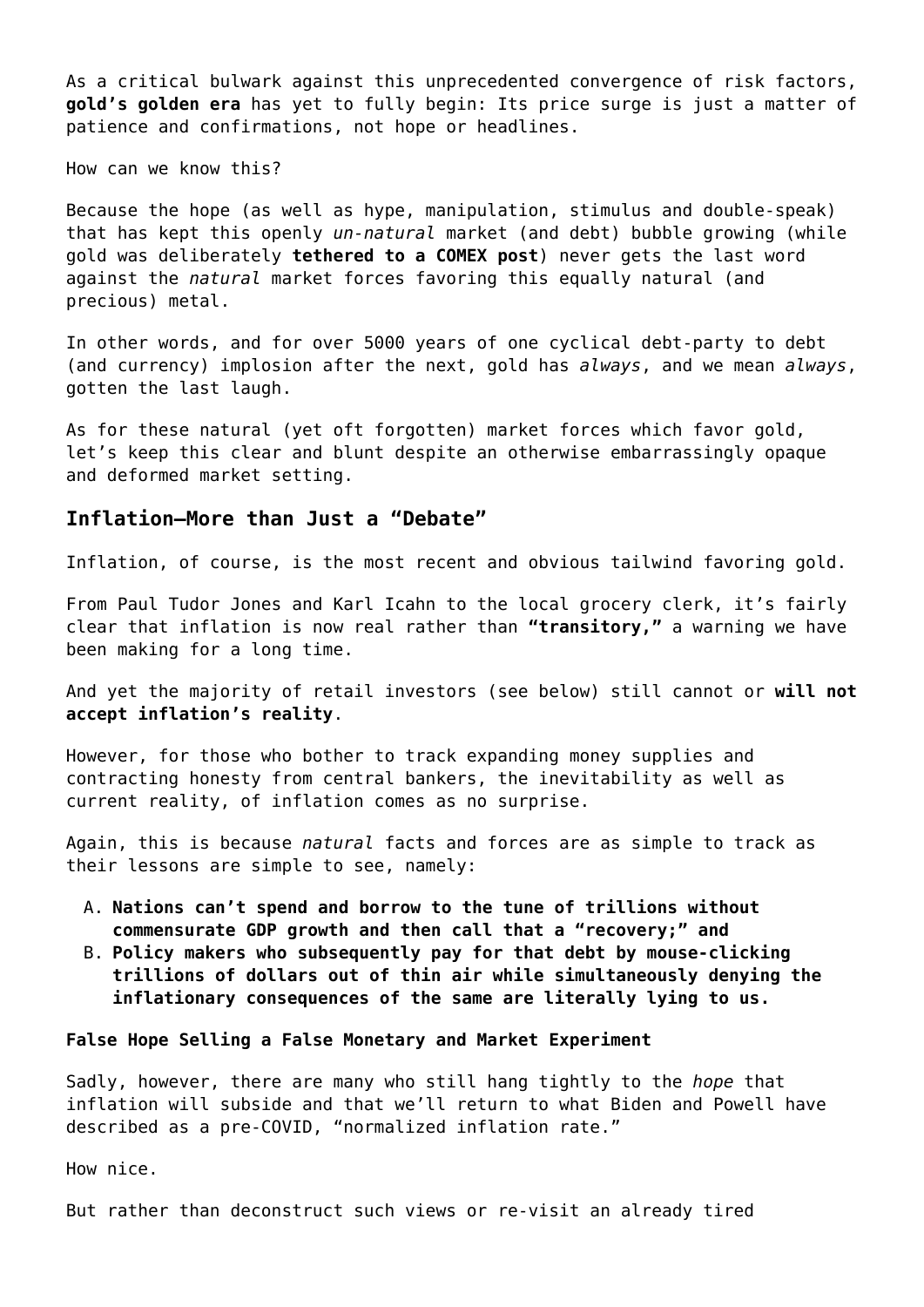inflation-debate (or the real possibility of dis-inflationary—i.e., **[recessionary forces](https://goldswitzerland.com/are-we-headed-for-recession-signposts-and-realism/)**), it's simply worth considering that the debate is no debate at all.

Why?

# **Inflation as Fact Rather than "Debate"**

Because high inflation has *already* been the norm *for years*—the **[experts simply](https://goldswitzerland.com/the-feds-most-convenient-lie-a-cpi-charade/) [lied about it](https://goldswitzerland.com/the-feds-most-convenient-lie-a-cpi-charade/)**.

The pre-COVID, 2% inflation rate carefully engineered by the CPI magicians at the **[Bureau of Labor Statistics](https://www.bls.gov/cpi/)** (BLS) was itself an open, long-lasting and quantifiable fiction.

For years, and even *prior* to a **["COVID-justified"](https://goldswitzerland.com/covid-bailouts-have-nothing-to-do-with-covid/)** monetary expansion gonewild, actual consumer price inflation was far closer to 10% (see blue line below) than the falsely propagandized 2% data (red line below) which has been perennially spun out of DC's statistical hallways and double-speaking Fed chairmen (and woman).



Let me repeat: Inflation was *already here* long before its debated arrivaldate became the recent topic de jour among economic pundits.

# **Markets Prefer Fiction to Reality—But for How Long?**

Yet throughout this inflationary reality, our liquidity-addicted financial systems turned a blind eye to such openly dishonest behavior (and reporting).

Like lovers who prefer sweet little lies over deceptive truths, markets loved the "low inflation reporting" (i.e., lies) from the policy makers for the simple reason that the fantasy of low inflation justified ever-more money printing and hence ever-more risk-asset pumping.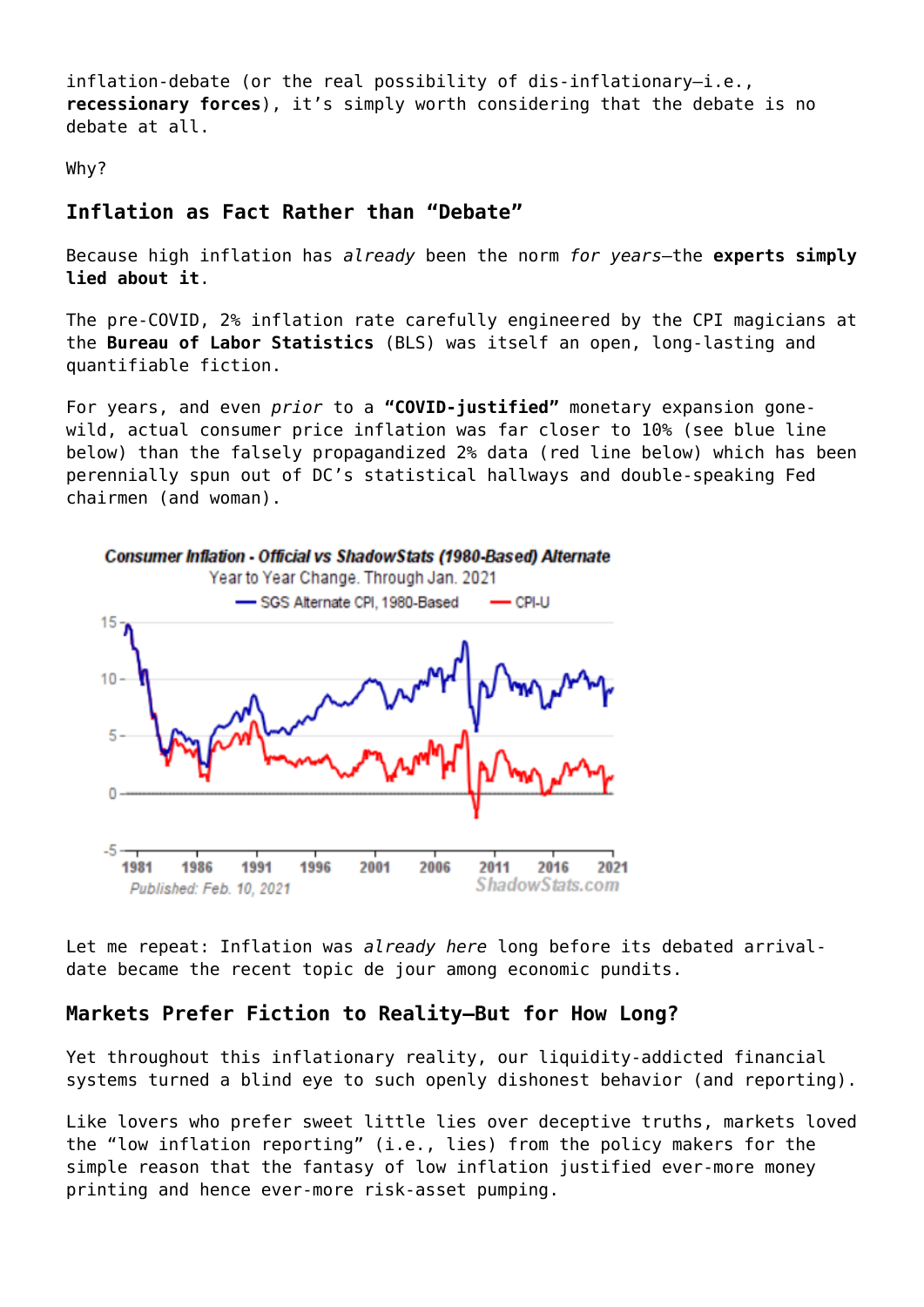

And as most already know, such liquidity "pumping" creates the greatest disconnect between bloated stock market valuations and tanking GDP ratios ever seen.

Instead of robust and rising economies, we get bloated stock markets. That is QE in a nutshell.



The extreme as well as unprecedented wealth generation, transfer and disparity from such bloated stock markets explains why policy makers allowed the BLS to convince themselves and the public that when it comes to reporting inflation, 2+2=1.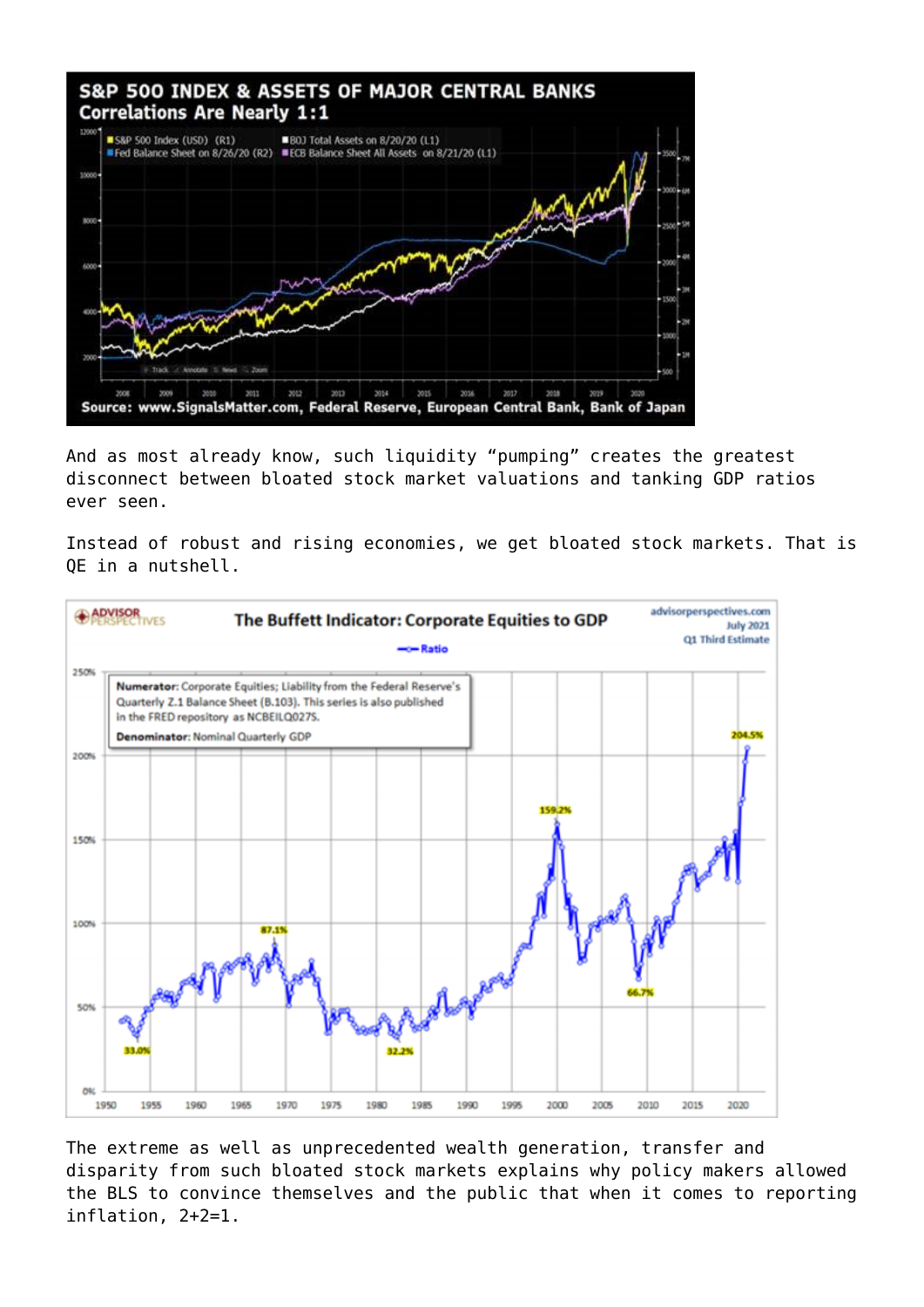## **Fantasy Is Running Out of Faith**

In recent months, however, even the Fed and the math tricksters in DC can't entirely ignore (nor twist) the inflation facts (such as a 30% rise in apartment rentals…) evidenced by a year-over-year CPI rate of 5.4%.

Meanwhile, as Biden, Powell and other truth-challenged policy makers were telling the world this inflation was "transitory," their colleagues over at the Social Security Administration were already planning a 6% cost-of-livingadjustments for 2022 based on *rising* rather than *temporary* inflation.

In short, and despite what DC reports or what Wall Street says (or hopes for), Main Street can already *feel* what the "experts" won't confess, namely: Inflation *is* here.

What then, does that mean for the economy and markets in general and a potential gold surge in particular?

#### **Inflation & The Economy**

When the Atlanta Fed cuts its Q3 GDP forecast from 6% growth to just 0.5% growth, that suggests things are slowing down dramatically.

If you combine flat-lining economic growth with rising inflation, that boils down to stagflation ahead rather than a hopeful return to a delusional pre-COVID "normalcy," which was never even close to normal anyway…

Meanwhile fiscal policy extravagance (aka "stimulus") is creating even more inflationary wind speeds. There is now talk of paying illegal immigrants \$450,000 to \$1M per family as a result of indignities endured when crossing borders.

It's worth noting that the families of soldiers who die for our country get only a \$100,000 by comparison…

Whether DC's proposed reconciliation and infrastructure bills tally \$1.5T or \$3T, when you add such staggering figures to the fiscal spending *already* passed in March and December, the undeniable consequences of such extravagance boils down to more fiscal-policy-driven inflation.

Period. Full stop.

As consumer prices rise, consumers spend less. If we tack on supply disruptions, that just sends inflation higher not lower.

Meanwhile, the Fed can do very little but print more money (also inflationary) to get increasingly less growth (stagflationary) for each new and *[debased](https://goldswitzerland.com/us-money-supply-more-lies-from-on-high/)* **[dollar](https://goldswitzerland.com/us-money-supply-more-lies-from-on-high/)** it prints.

And speaking of money printing…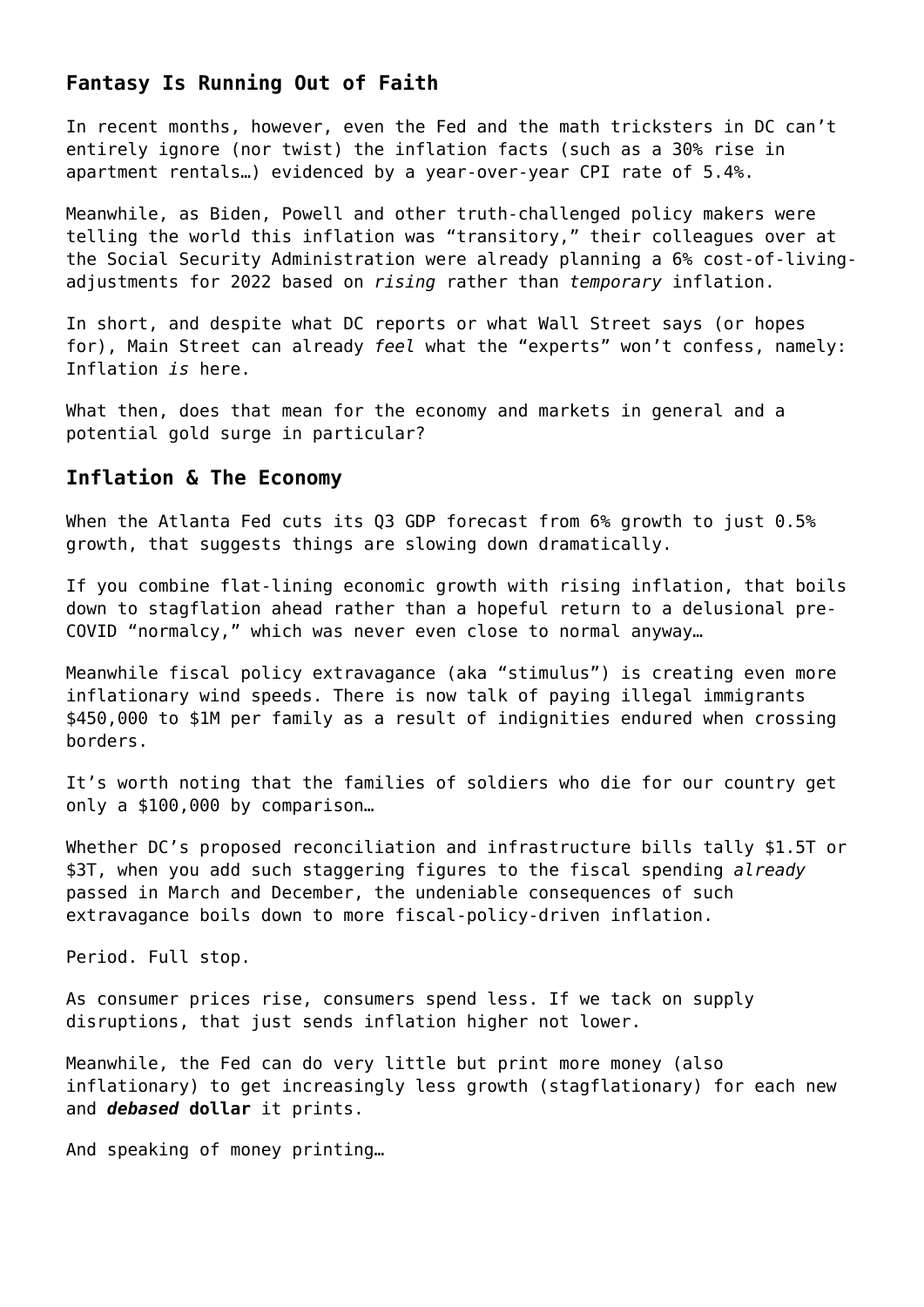# **What Can the Fed Do to Fight Inflation? The Non-Tapering Taper Ahead**

It is expected, and even directly signaled by Powell, that in early November, the Fed will announce a gradual "tapering" of its \$120B/month money printing.

I have said many times that a taper won't happen because the Fed can't afford to see bond yields (and hence interest rates) rise if the fed loosens its support for otherwise unwanted Treasury bonds.

As we've recently seen in Australia, any kind of taper send bonds tanking and yields/rates spiking…

But Powell, as usual, says not to worry, as the Fed will keep the Fed funds rate repressed at the same time it lightly tapers its support for longer-term Treasuries.

How nice.

But Powell is conveniently omitting to mention that despite being able to control the Fed funds rate, he can't (at least for now) fix the yield on the *longer-term* bonds, whose yields rise when the money printing falls.

Rising yields, we remind, means rising rates; and at \$28.5T and counting, **[Uncle Sam's bar tab](https://goldswitzerland.com/hidden-bankruptcy-the-reality-behind-uncle-sams-inflated-bar-tab/)** (like most of the debt-drunk companies on the S&P) can't afford rising rates.

But as I also reminded in prior reports, taper or no taper, the Fed has other liquidity tricks up it sleeves to keep credit markets greased via the standing repo facility.

Thus, Powell's half- disclosures are at least semi-accurate: He will taper yet keep rates near the floor.

This combination of more rate repression and more hidden liquidity (and hence higher inflation) despite an optic "taper" is ultimately quite bullish for our golden horse still waiting to surge out of its current price range.

#### **The "Taper" & Stocks**

A taper headline, however, will be less kind to most stocks, whose gross over-valuations have not mattered for years.

A taper, however, will change this…

We don't think the proposed taper (and subsequent taper *tantrum*) has been fully priced into this insanely over-priced stock bubble.

As inflation from extreme fiscal spending and *glacially* "tightening" money printing continues, PE multiples on the most grossly over-priced (i.e., highest PE ranges) stocks will contract rather expand.

Since 2010 (and with the exception of the "COVID crash), *every* single market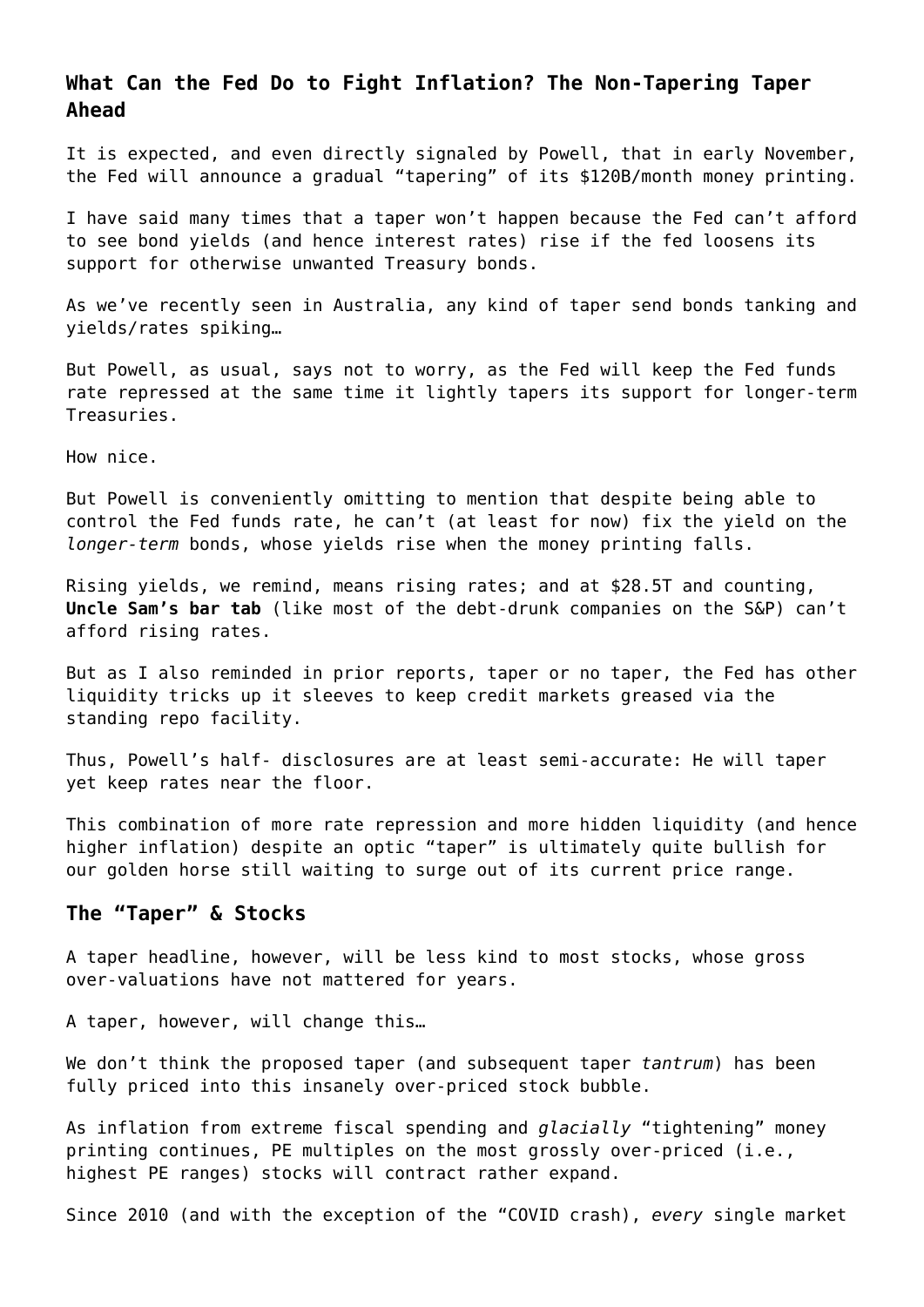dive in this otherwise central-bank-driven (and entirely artificial) market occurred whenever the Fed i) tapered its money printing or ii) attempted a rate hike.

Every dive. Every time.

#### **The "Taper" & Precious Metals**

But what about gold, and of course silver too?

Why are they so uniquely and perfectly poised to gallop ahead of a tanking economy and precariously bloated market?

Many, including the crypto-crowd, are enjoying the recent BTC moves and frowning upon that barbarous relic gold, which has been yawning this year as cryptos like BTC jumped to (+66K) yet fell within 10 days (to \$58K) in price swings that give entirely new meaning to vertigo.

Ironically, however, such crypto price swings (as opposed to "consolidation periods") are precisely why comparing gold to cryptos as a store of value is simply, well, silly.

Gold doesn't bounce to the moon nor sink to the basement with such stomachchurning speed for the simple reason it's a real asset rather than a speculative ping-pong ball.

But for those bemoaning the current pause in precious metal pricing, it's worth reminding that gold rose by 25% (and silver by 40%) in 2020, and we are more than confident (see below) that a similar, as well as steady, move north is as inevitable as the sun rising in the east (or a horse sprinting out of an open gate).

For now, precious metals are not racing north for the simple yet ironic reason that **[2/3 of investors](https://goldswitzerland.com/why-is-gold-not-rising/)**, according to a Bank of America poll, still think (hope) that the above-described inflation is transitory.

Unfortunately, hope is not a wise investment plan.

## **Rising Rates, Rising Gold**

Additionally, there are many who think that rising rates (yields) from a pending "taper" will make the dollar stronger and hence gold weaker.

That too is a misunderstanding of history and math—as well as gold.

In fact, gold can surge even as rates rise, so long as inflation outpaces rates, which, as we've explained many times, is the deliberate trend going forward.

Despite words to the contrary, the harsh reality is simple: Debt-soaked sovereigns need negative real rates to inflate their way out of unprecedented debt levels.